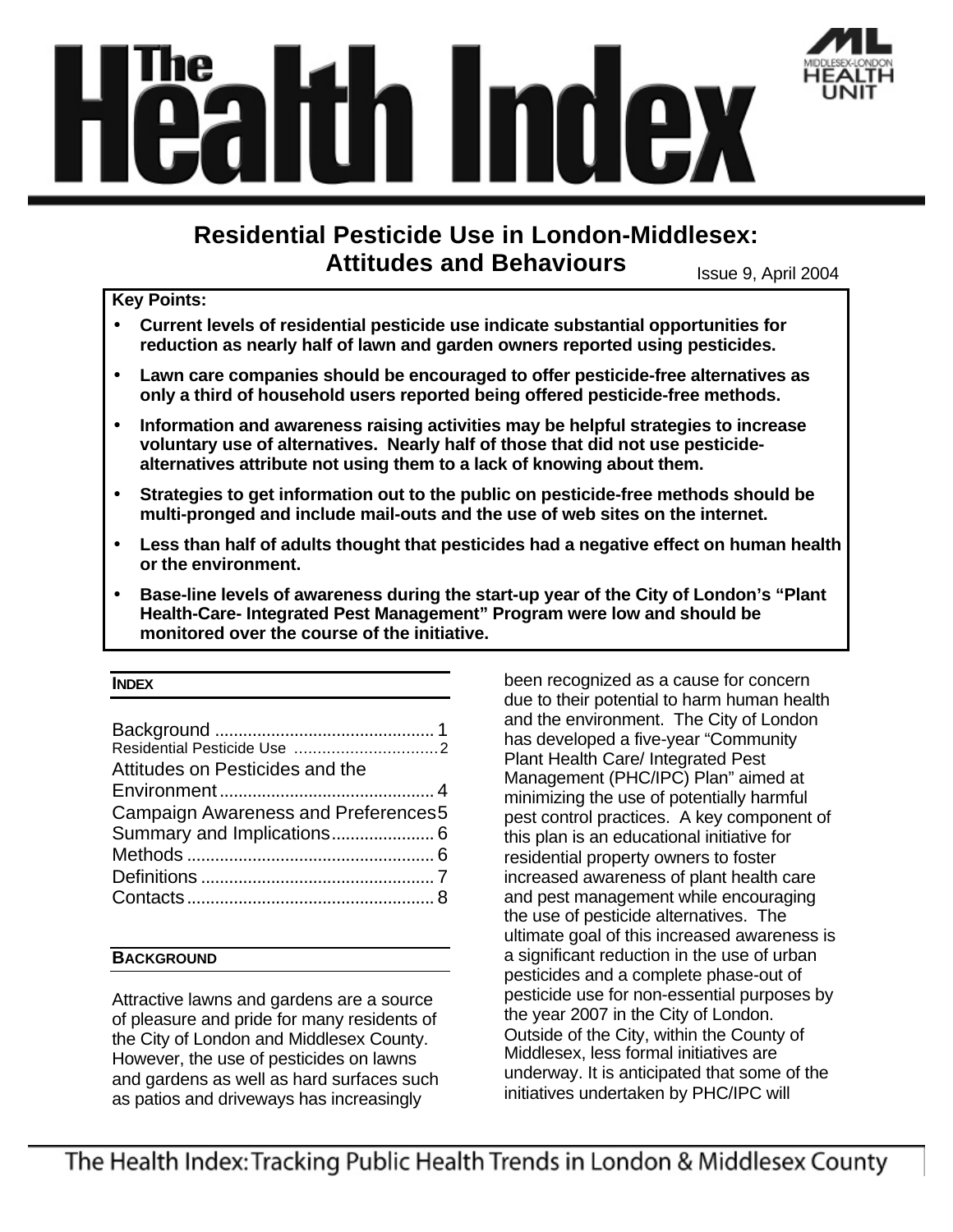influence the residents in the County of Middlesex. For example, promotional materials in the newspaper and on the web site, or brochures channeled through school boards have the potential to influence residents in the County of Middlesex. On the national level, these initiatives are supported by Health Canada's Pest Management Regulatory Agency which along with provincial and territorial governments has created a national "Healthy Lawns Strategy" to encourage homeowners to adopt environmentally sound lawn care practices, such as using pesticides only when necessary.

Previous survey work on pesticide use by the Middlesex-London Health Unit (MLHU) focused on the support for pesticide bylaws. In April 2002, MLHU collaborated with Statistics Canada to conduct an adult doorto-door, household survey of 546 dwellings in the City of London. Questions were included on the level of support for a chemical-based pesticide ban on private property. Results from that survey indicated that 44% strongly supported and an additional 33% somewhat supported a pesticide ban on private property for a total of 77% in support. From May through to December 2002, MLHU monitored the support for a by-law banning the use of pesticides on private property using the Rapid Risk Factor Surveillance System (RRFSS). The RRFSS is an ongoing population health survey that collects approximately 100 telephone responses for the Middlesex-London Health Unit area in monthly increments (waves). During that time period 57.8% ( $\pm$  3.4%) of adults in the City of London and Middlesex County strongly or somewhat supported a by-law that bans the use of pesticides on private lawns and gardens. An additional 6.6%  $(\pm)$ 1.7) were not sure if they supported such a by-law and 35.6% (±3.3%) were somewhat or strongly opposed to a by-law.

This Health Index provides the results related to attitudes and use of pesticides from the RRFSS in 2003, the first year of the City of London's Plan to promote the reduction in use of lawn care pesticides throughout the City. The City of London commissioned MLHU to design and analyze a series of questions to measure baseline levels of the awareness, attitudes and behaviours related to residential use of pesticides, using the RRFSS. Middlesex-London began collecting some information related to opinions on pesticides in May 2003. The questions were further augmented in June and continuously collected for 7 months through to January 9, 2004. Further information is provided in the "Methods" section.

## **RESIDENTIAL PESTICIDE USE**

"Plant Health Care" and "Integrated Pest Management" are potential areas of interest to the majority of residents of the City of London and Middlesex County. Most households have a lawn that they maintain  $(69.3% \pm 4.2%)$ , an additional 8% of households maintain a garden (76.8% ±3.2%) and another 5% maintain a lawn, garden or hard surface  $(82.6\% \pm 2.9\%)$ . A greater proportion of those households in the higher income group, \$70,000 and over, reported that they had a lawn, garden or hard surface that they maintained (94.1%  $\pm$ 3.7%) as compared with those households with an income of less than \$40,000 (71.5%  $\pm$  6.0%). However, it is important to note, that since there are more households overall in the lower income groups, each income group represents an approximately equal proportion of the households that have responsibilities for lawns, gardens and hard surfaces. Also, just over a third of all households  $(37.5% \pm 4.0%)$  that are responsible for lawns, gardens or hard surfaces have children in the household aged 17 or younger. This information may be helpful in understanding the profile of lawn owners and shaping future information resources.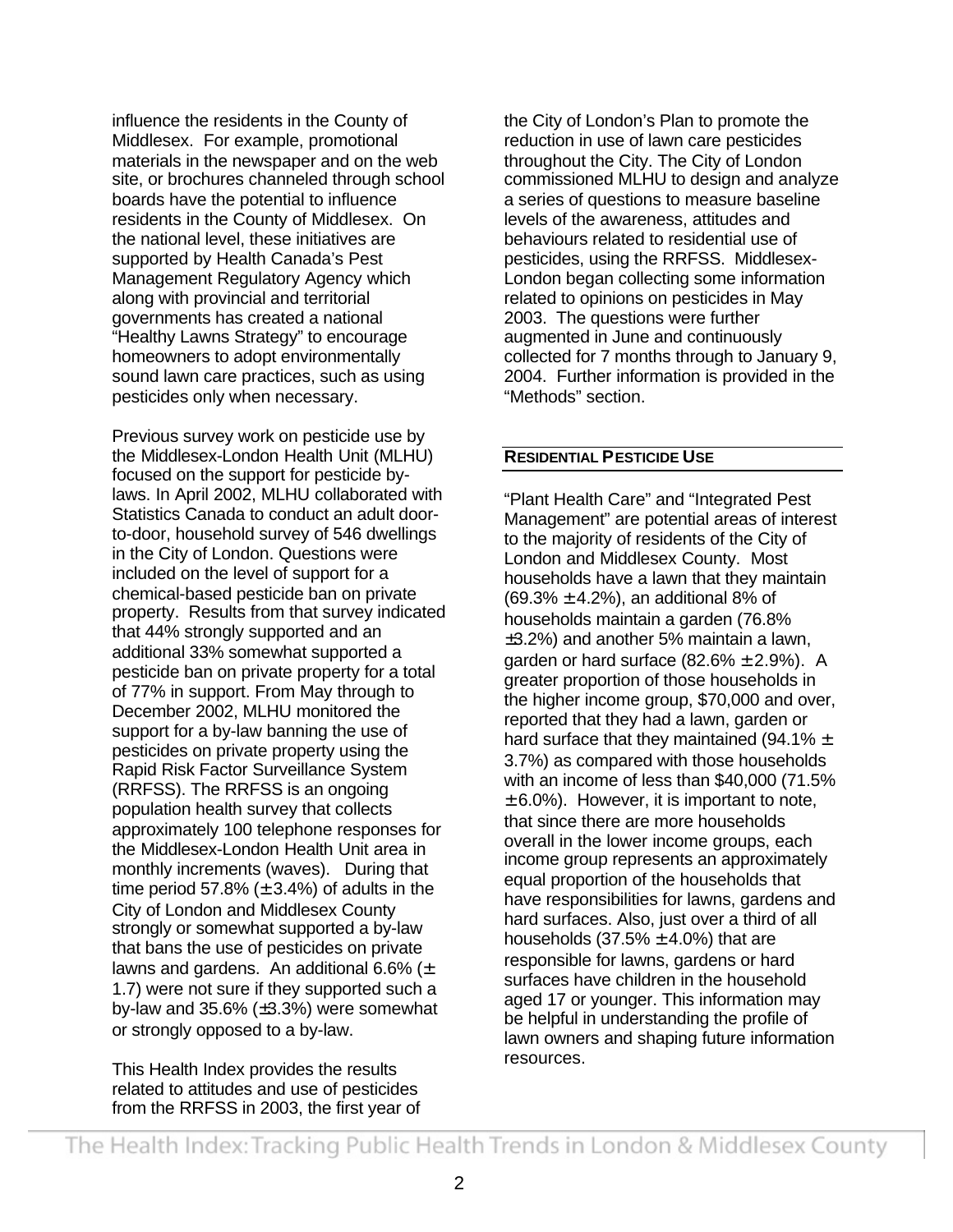In 2003, just over a third of all households surveyed in the City of London and Middlesex County indicated that they used residential pesticides in some way  $(37.4\% \pm$ 3.6%). When only those households responsible for caring for a lawn, garden or hard surfaces are considered, nearly half reported using pesticides  $(46.2\% \pm 4.1\%)$ . This proportion is similar for those households that were responsible for taking care of a lawn or garden  $(48.2% \pm 4.4%)$ . It remains relatively steady, when various socio-demographic factors are considered including respondent's gender, age group, and education as well as the household's income, location (City of London or County of Middlesex) and the presence of children under 17 years old in the household. Not surprisingly, pesticide use differs by income group. The proportion of households using pesticides in the lower income group is significantly lower that that of the higher income groups. Figure 1 illustrates the use of pesticides by income group.

One in five households reported hiring or paying a lawn care company to treat their lawn (19.7%  $\pm 3.6$ %). This means of the approximately 161,000 households in the City of London and Middlesex County identified by the 2001 Census, 31,700 households hired a lawn care company last year. The majority of households reported that the lawn care company used pesticides (63.4% ±9.9%). However most households that used pesticides were provided with information on the types of pesticides  $(71.9\%, \pm 11.7)$  and an even greater proportion were given information about precautions to take like closing windows and doors, or staying out of the garden for a certain length of time (79.7% ±12.7%). Only a third of households that hired a lawn care company reported that the company offered to use pesticide-free methods (36.5% ±11.2%). Even fewer reported that the company used pesticide-free methods (30.3% ±10.3%).

0 10 20 30 40 50 60 70 **Household Income Group % Household** ■ homeowner uses pesticides on lawn or garden 31.7 51.9 56.9 51.5 <\$40,000 \$40,000 to <\$70,000 \$70,000+ No Response Source: RRFSS, Waves 30-36, 2003

**Figure 1: Use of Pesticide on Lawn or Garden by Income Group London and Middlesex County, June- December 2003**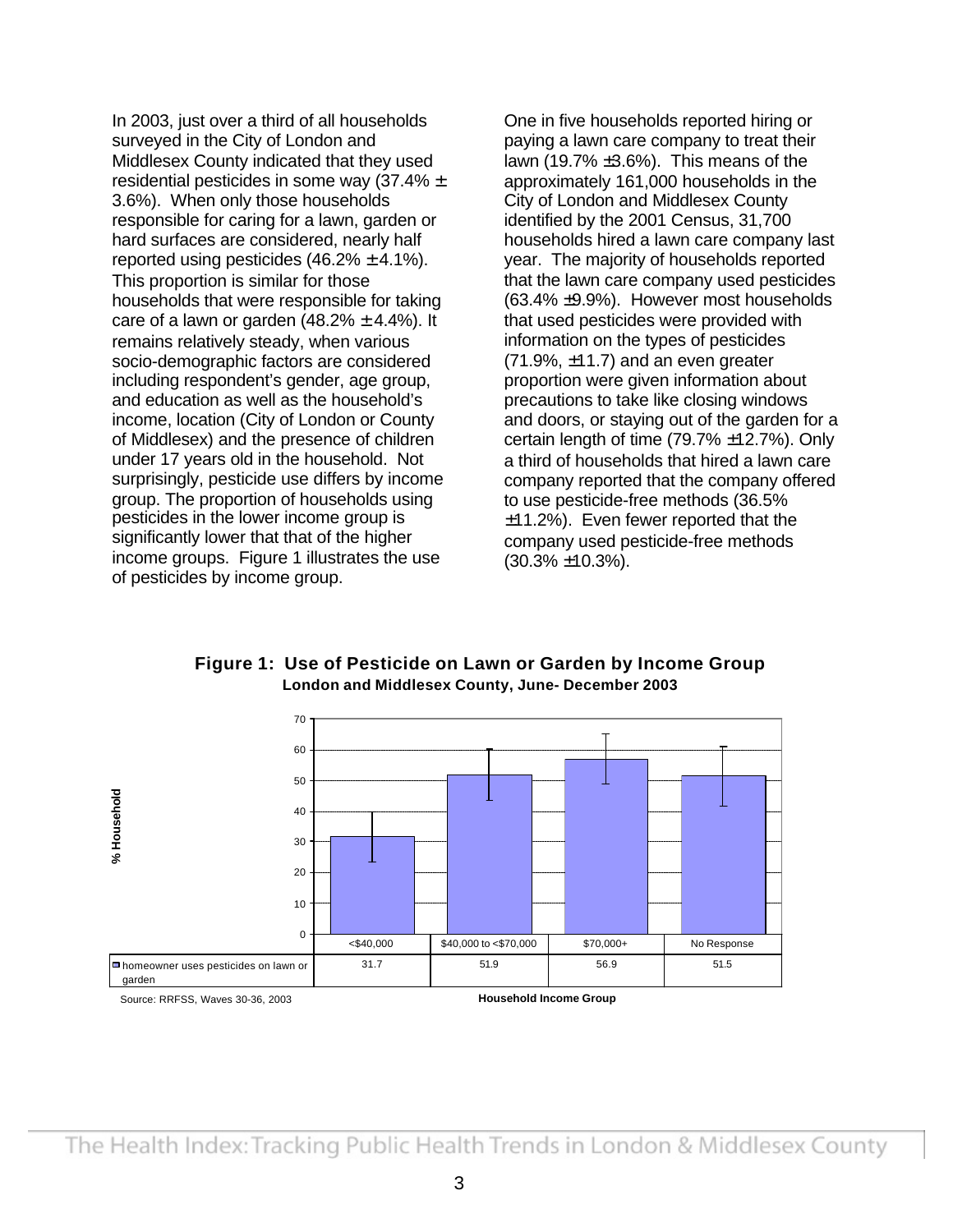Regardless of whether or not they hired a lawn care company,  $35.4\%$  ( $\pm 4.4\%$ ) of households with lawns reported using commercial pesticides themselves to maintain their lawns. However, the majority is using the pesticides to treat specific weeds themselves  $(76.3% \pm 7.7%)$  and less than a quarter are treating the whole lawn with pesticides  $(23.7\% \pm 7.7\%)$ .

Use of pesticide alternatives was reported by 57.2%  $(\pm 4.1)$  of those with lawns, gardens or hard surfaces. The most common reason given for not having used pesticide alternatives was that respondents "didn't know very much about them". Of those that could have used pesticide-free methods by virtue of the fact that they had lawns, gardens or hard surfaces but did not, 45.2% (±6.3%), reported that they "didn't know very much about alternatives". This was cited substantially more often as a barrier than was cost  $(7.5% \pm 3.3%)$ . A large proportion of people specified a range of "other" reasons for not using alternatives

 $(41.4\%, \pm 6.2\%)$ . Many simply explained that someone else such as a landlord was responsible for the lawn. However some provided other reasons including that they: "had used alternatives before but things have gotten out of hand and we wanted to get on top of things", "don't have time", "find them inconvenient" or "hard to find", "don't mind weeds", and "don't need anything because lawn and garden are new".

#### **ATTITUDES ON PESTICIDES AND THE ENVIRONMENT**

Nearly half of residents of the City of London and Middlesex County identified that pesticides even when used properly have a negative effect on human health  $(43.6\% \pm 3.5\%)$ . Figure 2 shows that ten percent think that pesticide use does not have an effect on human health (10.3% ±2.1%) and a similar percentage thinks that pesticides have a positive effect on human health (9.4% ±2.1%). These rates differ



# 4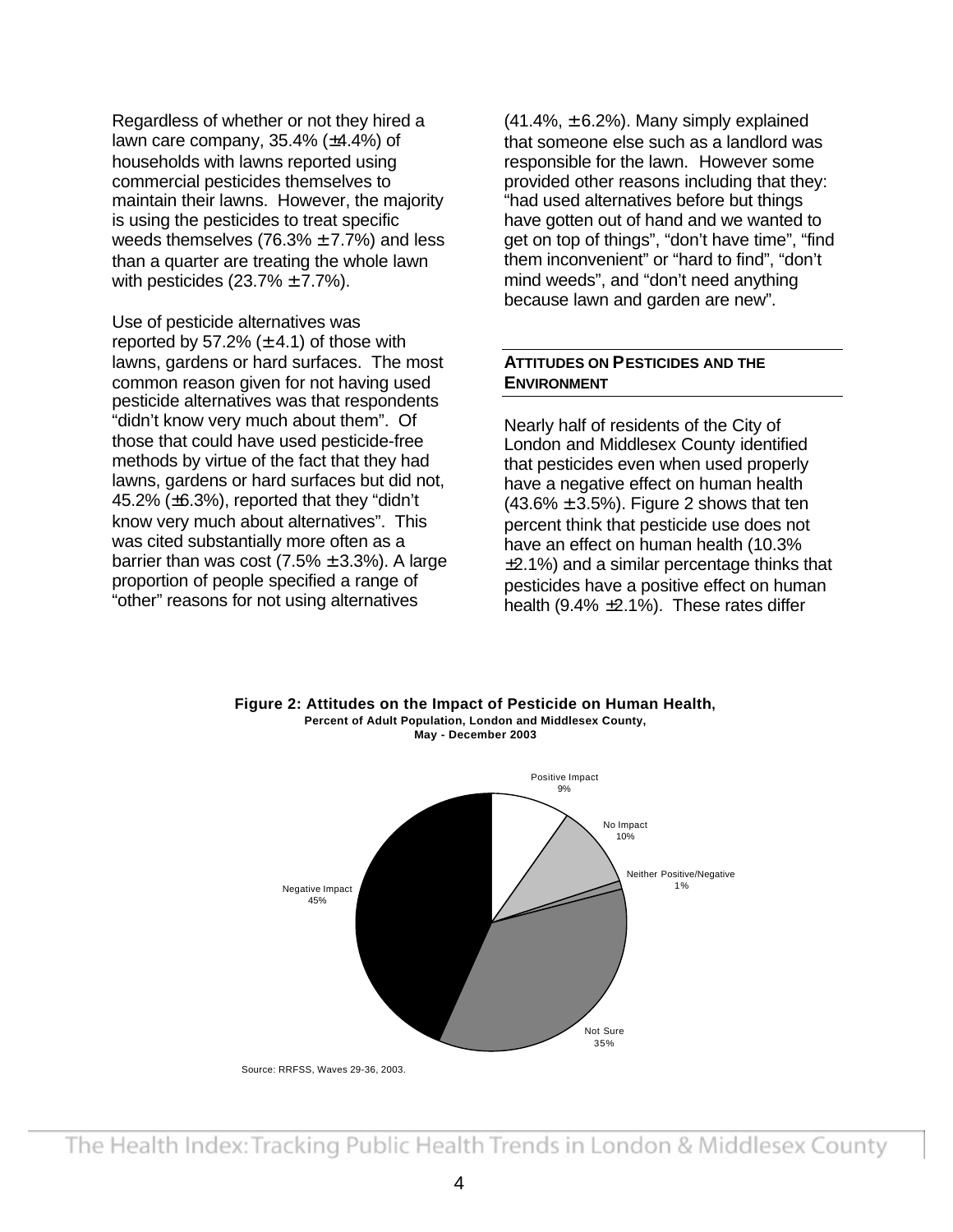significantly by education level and age group. A significantly lower percentage of those that did not complete high school think that pesticides have a negative impact on human health (18.5.7%  $\pm$  8.5%) as compared to those with post secondary education (50.2%  $\pm$ 7.0). This may be due in part to an age effect as more seniors compared with younger age groups have less than a high school education and a significantly lower proportion of seniors identified that pesticides have a negative impact on human health (21.7% ±7.4%).

#### **CAMPAIGN AWARENESS AND PREFERENCES**

Overall 9.2% (±2.3%) of residents of London and Middlesex County had heard about the "Plant Health Care – Integrated Pest Management Program". This did not differ significantly when comparing the County of Middlesex to the City of London. When asked how they would prefer to get their information on alternatives to pesticides, the greatest proportion of the population reported that they prefer to get the information by mail  $(33.6\% \pm 3.5)$ , web site (21.1% ±3.0) or pamphlet (18.7%  $\pm$ 2.9%). Figure 3 shows the top five choices including newspaper and television. The other channels for receiving information such as telephone help line, radio, retail outlet, email, information sessions and library, were identified by less than 5% of the population and were not included in the chart.



**Figure 3: Preferred Channels to Provide Pestice-Free Methods Information London and Middlesex County, June-December 2003**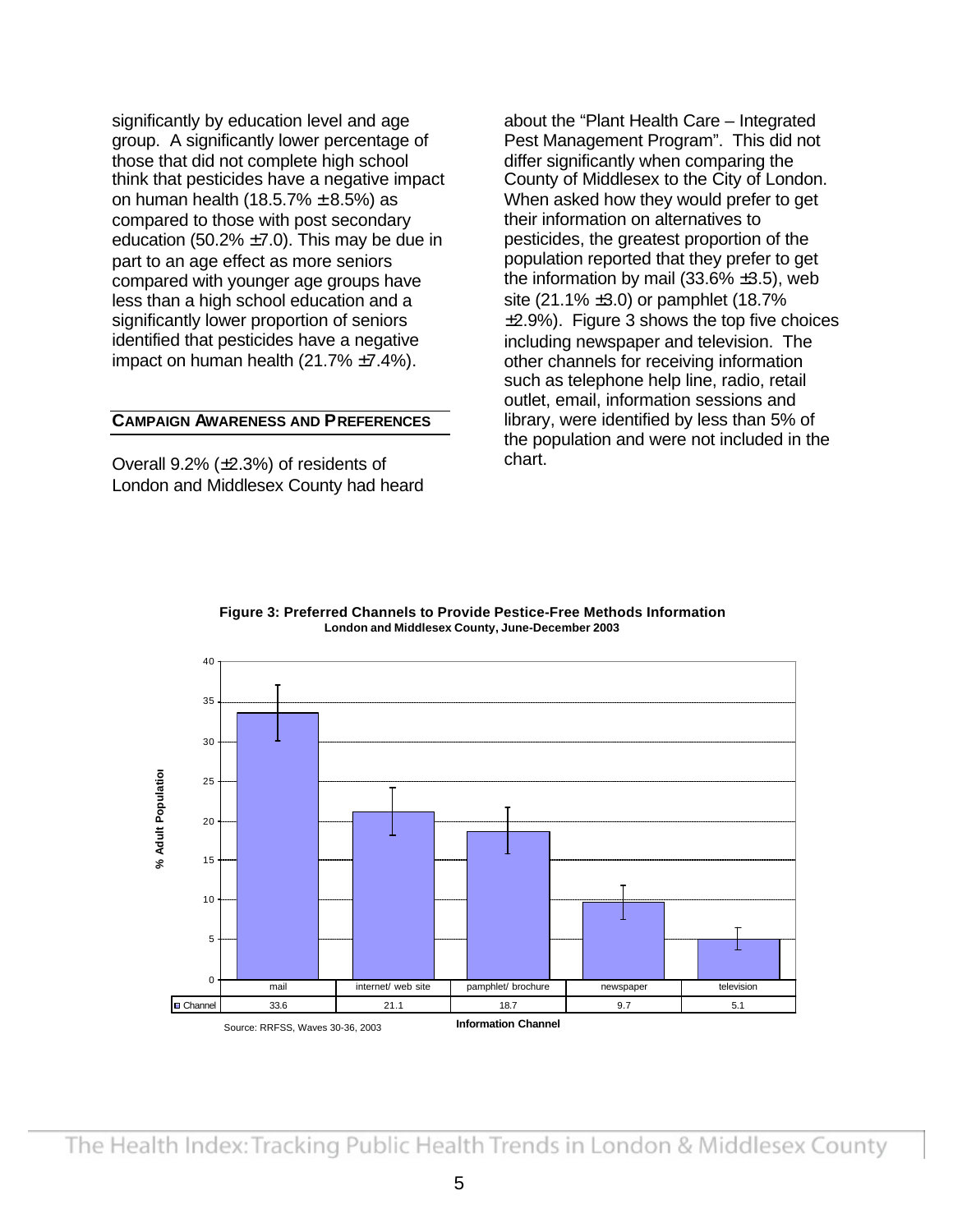#### **SUMMARY AND IMPLICATIONS**

This review provides baseline information on the use of residential pesticides in the City of London and Middlesex County during the initial start-up of the City of London's five-year "Plant- Health-Care-Integrated-Pest-Management Program" (PHC/IPC). It also considers attitudes and knowledge related to the use of pesticidealternatives and the impact of pesticides on health and the environment. The results indicate that residential pesticide use was common and an issue that has the potential to impact on the majority of homeowners. Current levels of awareness among residents of the effect of pesticides on human health and the environment were low. Residents identified a number of channels through which they might receive information on pesticide alternatives. Direct mail and the internet were the preferred channels. Campaign strategies should use multiple channels to reach residents with a focus on these preferred channels.

The potential for voluntary behaviour change appears to be high if more information is provided. Not knowing very much about pesticide alternatives was identified as a key barrier to using such methods. Currently, baseline awareness of the PHC/IPC Program is less than 10%. The ongoing monitoring of pesticide use, attitudes toward pesticide-alternatives, and awareness of the Community Plant Health Care/ Integrated Pest Management Plan using RRFSS is warranted to assess community impact of the Program during the five year campaign.

## **METHODS**

All data are from the Rapid Risk Factor Surveillance System (RRFSS) and collected for the Middlesex-London Health Unit (MLHU) by the Institute of Social Research, York University. Data were collected in a series of waves of monthly telephone

surveys. Households were selected randomly from all households with telephones in Middlesex-London and respondents aged 18 and older were systematically selected from within each household for the adult that had the next birthday. Once an individual was identified as the person with the next birthday, every effort was made to complete the interview with the appropriate respondent. Although on average five calls were made to a single household in order to complete the interview with the designated respondent, up to 14 attempts was standard practice.

Questions related to respondent's attitudes and opinions on pesticides and the environment were incorporated onto the RRFSS in May 2003 (Wave 29) and included for 8 waves. Additional questions were subsequently added in June 2003 (Wave 30) related to residential pesticide use and awareness of the City of London's campaign on the "Plant Health Care-Integrated Pest Management Program" and preferred information channels for future campaign materials. These questions were asked for 7 waves. All questions were asked through until December 2003. The unweighted sample for questions related to attitudes and opinions on pesticide use included 796 respondents and were collected from May 9, 2003, through January 9, 2004. The unweighted sample for questions related to awareness of the campaign and residential use of pesticides included 690 respondents from London and Middlesex County surveyed from June 10 through January 9, 2004.

Given that this survey is random household survey, weights were applied to approximate a random individual survey for those questions where individual rather than household results were the unit of interest. For example the results for residential household pesticide use are provided unweighted whereas the results on individuals opinions related to pesticide use, awareness of the campaign and preferred information channels are weighted. Those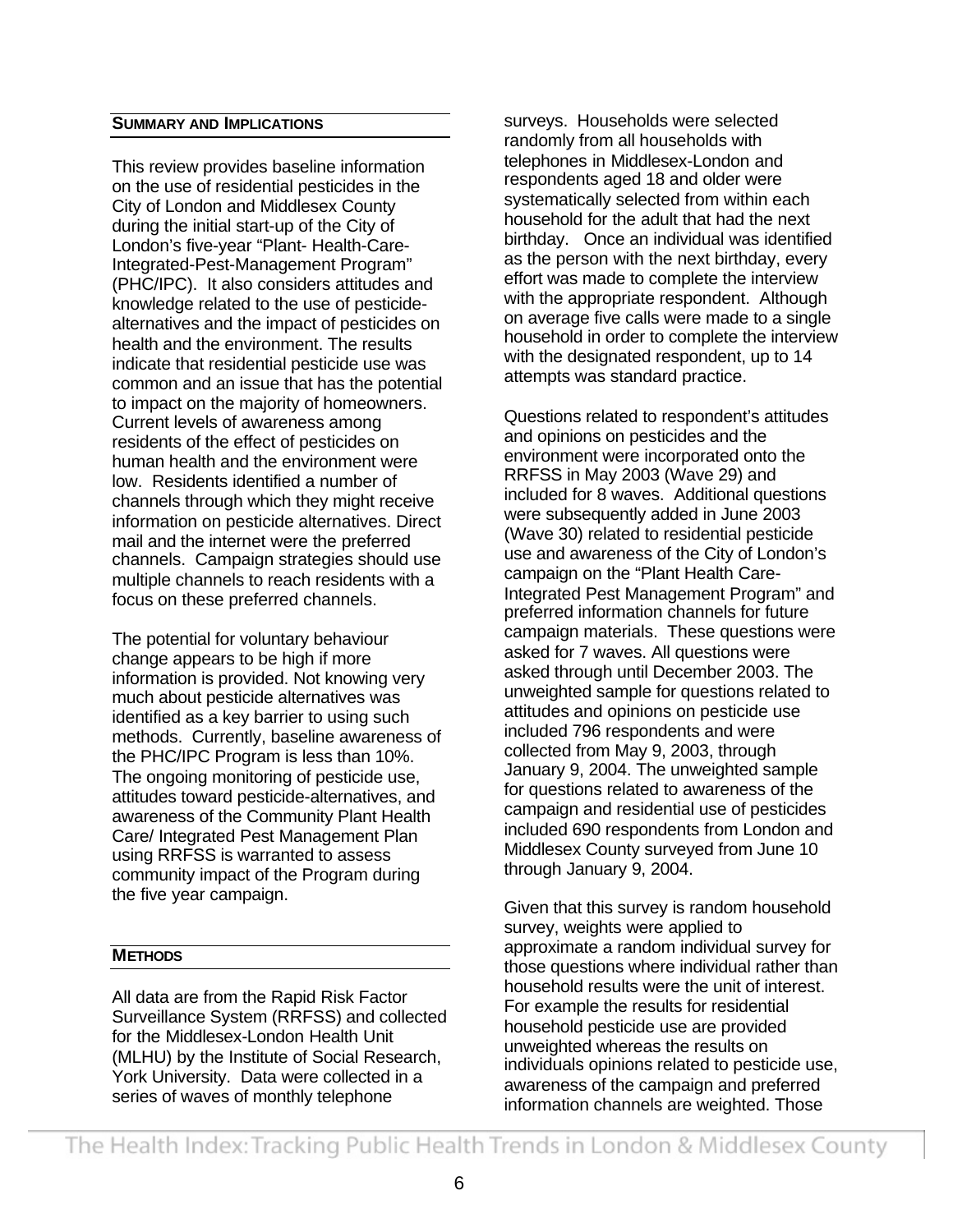that did not respond to any individual question were excluded prior to calculating proportions provided the non-response category represented less than 5% of the total respondents. Difference in proportions were considered statistically significant at p<0.05. All weighted proportions were provided with 95% confidence intervals. Bar charts include error bars illustrating 95% confidence intervals. Results were considered unstable and subject to suppression if any one of the following conditions existed: denominator of a rate was less than 30, numerator was less than 5 or coefficient of variation was greater than 33.3.

Where applicable results were analysed by age group, gender, education level, income bracket, residence (City or County) and the presence of children in the household.

Four age groups were considered in the analysis. Sixteen respondents were excluded for individual analysis that considered age groups that did not report their birth date. Of the remaining 780, 12.1% (n=94) were aged 18-24 years old, 37.6% (n=293) were aged 25-44 years old, 31.4% (n=245) were aged 45-64 and the remaining 19.0% (n=148) were 65 years and older. Figure 4 illustrates the effect of weighting on the counts and percents by age group.

## **Figure 4 Comparison of Sample and Weighted Counts and Percents by Age Group**

|         |       | Sample<br>Count | Percent<br>℅ | Weighted<br>Count | Weighted<br>Percent<br>% |
|---------|-------|-----------------|--------------|-------------------|--------------------------|
| Valid   | 18-24 | 94              | 12.1         | 129               | 16.6                     |
|         | 25-44 | 293             | 37.6         | 284               | 36.3                     |
|         | 45-64 | 245             | 31.4         | 247               | 31.6                     |
|         | $65+$ | 148             | 19.0         | 121               | 15.5                     |
|         | Total | 780             | 100          | 781               | 100                      |
| Missing |       | 16              |              | 15                |                          |
| Total   |       | 796             |              | 796               |                          |

The respondents were 41.8% males (n=333), and 58.2% (n=463) females. Seven respondents did not provide their education level and were excluded from individual analysis using education level. Of the remaining 789, 12.3% (n=97) reported having less than high school education, 36.2% (n=286) reported having completed high school and 51.5% (n=406) reported having some post secondary education. Income was grouped into three household income brackets; <\$40,000, 33.2% (n=364), \$40,000 to less than \$70,000, 24.2% (n=193), \$70,000 and over, 22.1% (n=176) as well as a non-response category 20.5%  $(n=163)$ .

Overall, 23% (n=181) of the households sampled were in Middlesex County and the remaining 77% (n=605) were in the City of London. Ten respondents did not provide their municipality to the interviewer and were thus excluded from any analysis where the City of London and County of Middlesex households or residents were compared. These overall proportions closely parallel the Census 2001 population counts for all ages in the area where 17% of residents are in the County and 83% are in the City.

Pesticide use and behaviours was of particular interest for those households with children in the home. Overall 32.7% (n=260) households identified that they had children aged 17 or younger living in their home.

## **DEFINITIONS**

# **Pesticide**

Any product, device, organism, substance or item that is manufactured, represented, sold or used as a means for directly or indirectly controlling, preventing, destroying, mitigating, attracting or repelling any pest by interfering with their biological processes. Pesticides include herbicides (used to control weeds), insecticides (used to control